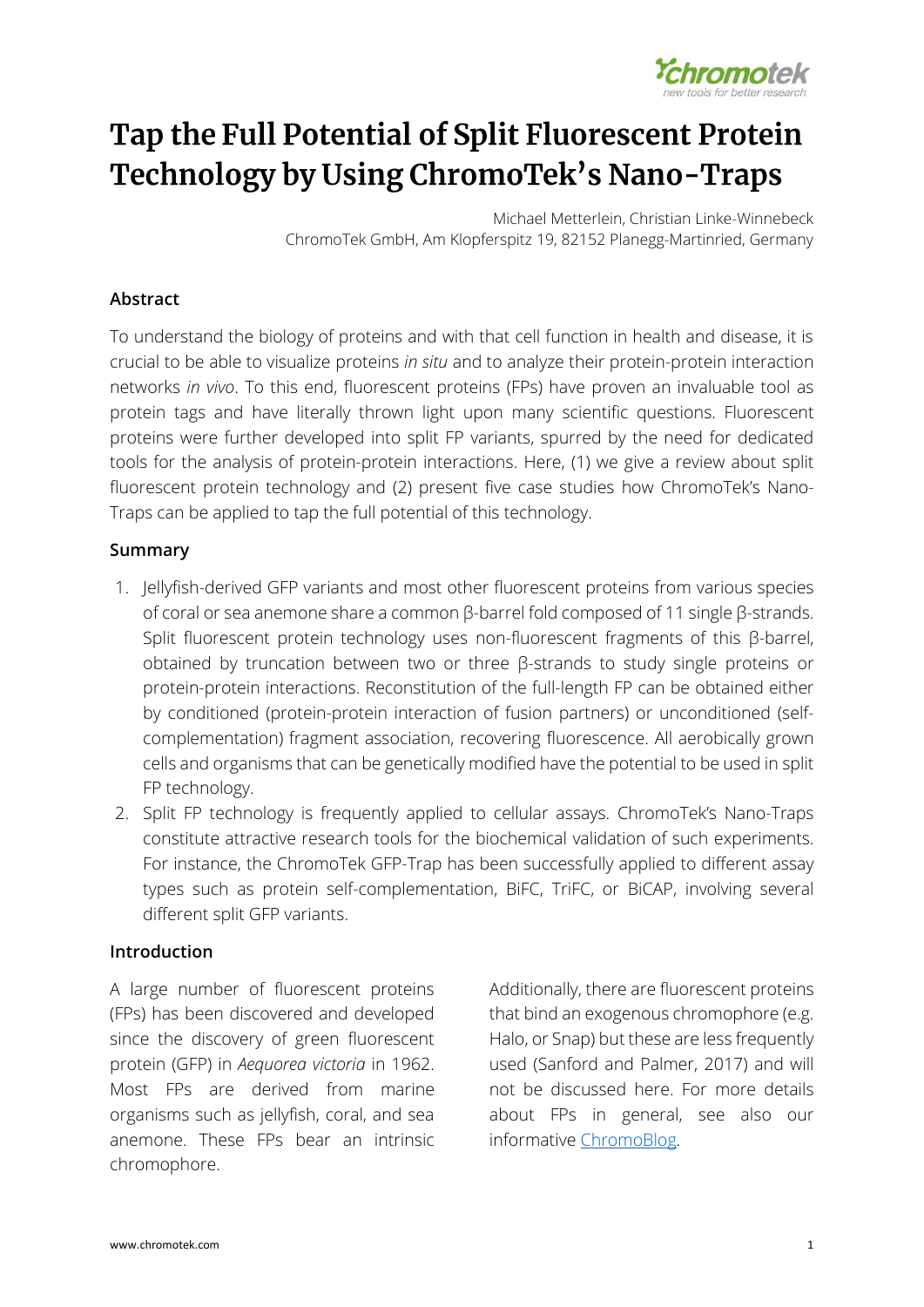

 $\Delta$ 



| FP           |                                                        |    |                                                                                                     | <b>Mutation</b> |         |            |    |      |           | PDB ID            |  |
|--------------|--------------------------------------------------------|----|-----------------------------------------------------------------------------------------------------|-----------------|---------|------------|----|------|-----------|-------------------|--|
| wtGFP/avGFP  |                                                        |    | Wild-type                                                                                           |                 |         |            |    |      |           | 1e ma             |  |
| $eGFP$ ---   |                                                        |    | V2ins, F64L, S65T, H231L                                                                            |                 |         |            |    |      |           | 2y0g              |  |
| $sfGFP$ ---  |                                                        |    | αGFP (Q80R, F99S, M153T, V163A) +<br>frGFP (F64L, S65T) + S30R, Y39N, N105T,<br>Y145F, I171V, A206V |                 |         |            |    |      |           | 2b3p              |  |
| $BFP$ ---    |                                                        |    | Y66H, Y145F                                                                                         |                 |         |            |    |      |           | $1b$ fp           |  |
| eYFP         |                                                        |    | V2ins, S65G, V68L, S72A, T203Y, H231L                                                               |                 |         |            |    |      |           | 2jad              |  |
| <b>Venus</b> |                                                        |    | eYFP + seYFP (F64L, M153T, V163A,<br>$S175G$ ) + F46L                                               |                 |         |            |    |      |           | 1myw              |  |
| CFP          | <b>Y66W</b>                                            |    |                                                                                                     |                 |         |            |    | n.a. |           |                   |  |
| eCFP---      | CFP + V2ins, N146I, M153T, V163A,<br>F64L, S65T, H231L |    |                                                                                                     |                 |         |            |    | 2wsn |           |                   |  |
| mCherry ---  |                                                        |    | Not GFP derived                                                                                     |                 |         |            |    |      |           | $2h$ 5g           |  |
| mNeonGreen - |                                                        |    | Not GFP derived                                                                                     |                 |         |            |    |      |           | $5$ Itr           |  |
|              | wtGFP eGFP BFP CFP                                     |    |                                                                                                     |                 | $e$ CFP | sfGFP eYFP |    |      |           | Venus mCherry mNG |  |
| wtGFP        |                                                        | 98 | 99                                                                                                  | 99.6            | 97      | 95         | 97 | 95   | <b>28</b> | 21                |  |
| eGFP         | 98                                                     |    | 97                                                                                                  | 98              | 98      | 95         | 98 | 97   | 129       | 22                |  |
| <b>BFP</b>   | 99                                                     | 97 |                                                                                                     | 99              | 96      | 95         | 97 | 95   | 128       | 21                |  |
| <b>CFP</b>   | 99.6                                                   | 98 | 99                                                                                                  |                 | 97      | 95         | 97 | 95   | 128       | 21                |  |
| eCFP         | 97                                                     | 98 | 96                                                                                                  | 97              |         | 95         | 96 | 97   | 28        | 22                |  |
| sfGFP        | 95                                                     | 95 | 95                                                                                                  | 95              | 95      |            | 93 | 93   | 28        | 21                |  |
| eYFP         | 97                                                     | 98 | 97                                                                                                  | 97              | 96      | 93         |    | 98   | 29        | 23                |  |
|              | 96                                                     | 97 | 95                                                                                                  | 95              | 97      | 93         | 98 |      | 29        | 23                |  |
| Venus        |                                                        |    |                                                                                                     |                 |         |            |    |      |           |                   |  |
| mCherry 28   |                                                        | 29 | 28                                                                                                  | 23              | 28      | 28         | 29 | 29   |           | 31                |  |

*Figure 1. Comparison of wtGFP with seven of its variants (eGFP, sfGFP, eYFP, Venus, BFP, CFP and eCFP) and two GFP homologs from other organisms (mCherry and mNeonGreen). A: Structural alignment of all selected FPs (except CFP), shown as cartoon presentation with the chromophore drawn as orange sticks in the center of the β-barrel. Color code and PDB IDs are listed in B. The structures were aligned using PDBeFold (http://www.ebi.ac.uk/msd-srv/ssm/) and adapted using PyMOL B: Overview of the selected FPs showing their mutations compared to wtGFP. C: Sequence identities in [%] between the selected FPs. "mNG" is mNeonGreen. The protein sequences were retrieved from http://www.fpbase.org, and sequence identities were calculated using the software Geneious.*

A vast number of fluorescent proteins has been structurally characterized. [Figure 1](#page-0-0) gives an overview of ten such fluorescent proteins that have been selected because of their published use in split FP assays (see above and [Table 1\)](#page-4-0).

These jellyfish-derived GFP variants (first eight in Figure 1B), mCherry from a sea anemone, and mNeonGreen from a lancelet share a highly conserved β-barrel fold with a chromophore in its center. This chromophore is formed by three consecutive amino acids at positions 65, 66, and 67 in an autocatalytical process called maturation.

The high structural conservation between the ten selected FPs is illustrated by the structural alignment in [Figure 1A](#page-0-0)

(confirmed by an overall root mean square deviation (rmsd) of only ~1.2 Å over 207 compared backbone Cα atoms). In contrast, the shared sequence identity may be as low as 20-30 % [\(Figure 1C](#page-0-0)).

In practical terms, the sequence variety of fluorescent proteins derived from different organisms means that most anti-GFP antibodies exclusively bind to various sets of GFP variants derived from jellyfish. Other FP homologs such as mCherry or mNeonGreen require other, dedicated tools. [ChromoTek](https://www.chromotek.com/products/) offers such research tools for fluorescent proteins derived from many different species.

## **Protein-Protein Interaction Assays**

Since the discovery of GFP, fluorescent proteins have become wildly successful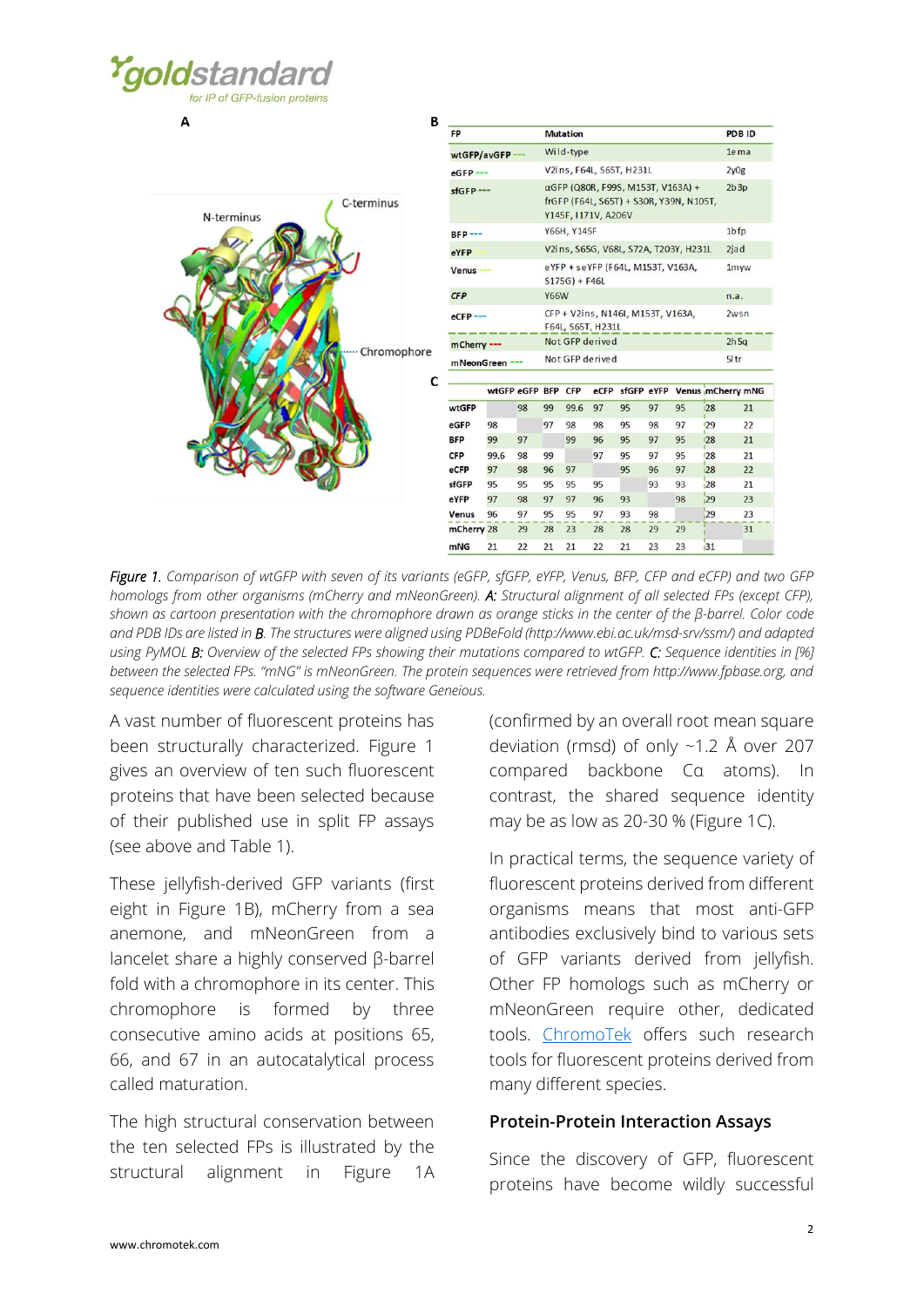

tools in biological and biomedical research, as recognized by the [Nobel Prize](https://www.nobelprize.org/prizes/chemistry/2008/summary/) in chemistry in 2008. The tagging of a protein of interest (POI) by fusing it to a FP is widely used to visualize a POI's subcellular location *in vivo* or *in vitro*, to study its biochemistry (using methods such as immunoprecipitation), or to analyze fluorescent cells by flow cytometry (Leonetti et al., 2016).

Usually, it is not the single protein in isolation that is of interest, but rather its network of interactions with other proteins. These protein-protein interactions (PPI) are fundamental to all processes of life, e.g. in signal transduction or gene expression. Many methods have been developed to study protein-protein interactions in cells, some of which are based on or can be used with (split) FPs.

One of the most frequently applied methods is Förster resonance energy transer (FRET). It allows real-time detection of complex formation and dissociation. However, the method has low sensitivity and works only if the fluorescent reporter proteins are placed within 10 nm of each other (Kerppola, 2008, Miller et al., 2015).

Another PPI method is ChromoTek's Fluorescent Two-Hybrid (E2H®) assay. This assay enables real-time monitoring and quantitative analysis of interactions between GFP- and RFP-tagged proteins in live mammalian cells.

## **Protein Complementation Assays**

Protein-protein interactions can also be analyzed using protein complementation assays. These assays all rely on the use of fragments of a reporter protein, e.g. an enzyme or FP, that are fused to interacting proteins. Upon interaction of the fusion partners, the fragments of the reporter protein are brought into close proximity and are thus able to reconstitute an active protein. The reconstitution of a reporter protein from its fragments is also termed protein complementation. However, protein complementation cannot only be mediated in a conditioned way by interacting fusion proteins (as just described above), but also in an unconditioned way (selfcomplementation). The binding route highly depends on the kind of split FP fragments used.

The basic principle of protein complementation can be traced back to the 1950s, when Richards observed that subtilisin-cleaved fragments of ribonuclease are active again after selfcomplementation (Kerppola, 2008). Since then, various protein complementation assays using fragments of reporter proteins such as β-galactosidase, TEV protease, or luciferase have been developed.

However, these reporter proteins are not optimal for usage in protein-protein interaction assays, because the observed reporter enzyme products diffuse away from the investigated protein-protein interaction site. This diffusion leads to impaired colocalization of marker activity and PPI site (Kerppola, 2008, Cabantous et al., 2013). By contrast, the use of fluorescent protein fragments as tags in protein complementation assays, first described by Ghosh and coworkers (Ghosh et al., 2000), enables studies with the marker activity inherent to the PPI site. Ghosh and colleagues dissected a GFP variant (sg100GFP) between β-strands 7 and 8 and fused the resulting fragments to strongly interacting antiparallel leucine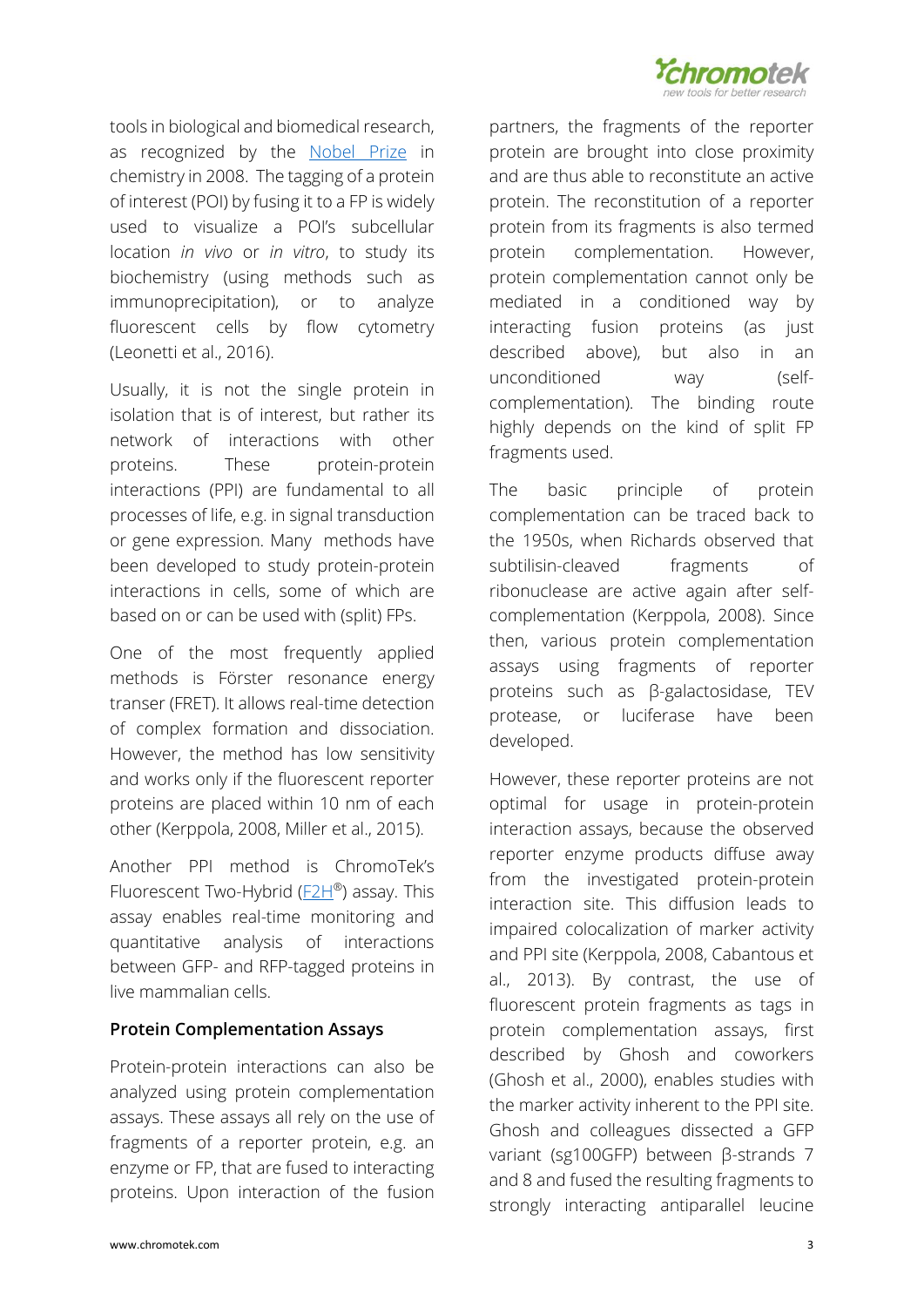

zippers. They revealed that reconstitution of this split GFP variant is driven only by the interaction of both leucine zippers, works *in vivo* (e.g. *E.coli*) and *in vitro* (after GFP fragment purification from inclusion bodies), and that absorption and emission maxima are identical to parental full-length GFP (Ghosh et al., 2000, Kerppola, 2008).

# **Progress in Split Fluorescent Protein Technology**

In the following, we will describe key developments in the field of split FP assays. For an overview, commonly used split FPs are listed in [Table 1;](#page-4-0) their split sites are mapped to a topology diagram of GFP in [Figure 2.](#page-3-0)

In the early 2000s, Hu and coworkers identified the first eYFP fragments that form active complements only upon binding of their interacting fusion partners. They termed this mechanism of conditional complementarity "bimolecular fluorescence complementation" (BiFC) (Hu et al., 2002).

In 2003, Hu and Kerppola published designs for further variants of split FPs, which were intended for the use in (multicolor) BiFC (Hu and Kerppola, 2003). They generated fragments of eGFP, eYFP, eCFP, and eBFP truncated either between β-strands 7 and 8 or between β-strands 8 and 9 [\(Figure 2\)](#page-3-0). The resulting fragments and combinations thereof were tested as fusions with interacting leucine zippers. Several combinations of fragments yielded indeed detectable fluorescence signals, but displayed varying tendencies for selfcomplementation. Such self-binding is not desired in BiFC assays and can be minimized by reducing expression of the fragment fusions to the lowest level that permits fluorescence detection.

While split eYFP had been suggested for usage in BiFC assays by Kerppola in 2008, the eYFP variant Venus is recommended as the split FP variant to use in BiFC assays by several authors today. (Kerppola, 2008, Miller et al., 2015, Zeng et al., 2017).

<span id="page-3-1"></span>

<span id="page-3-0"></span>*Figure 2. Secondary structure topology diagram of GFP and its variants. Shown are the 11 β-strands of GFP (or its variants) and the central α-helix. Black numbers on β-strands indicate the number of the respective β-strand, whereas the grey numbers on top or at the bottom of a β-strand mark individual amino acids (aa). The chromophore of any GFP variant is shown as a green star in the middle of the α-helix. Additional stars in red, blue, black and yellow mark split sites between β-strands for different split FP variants (see Table 1 for colour codes).*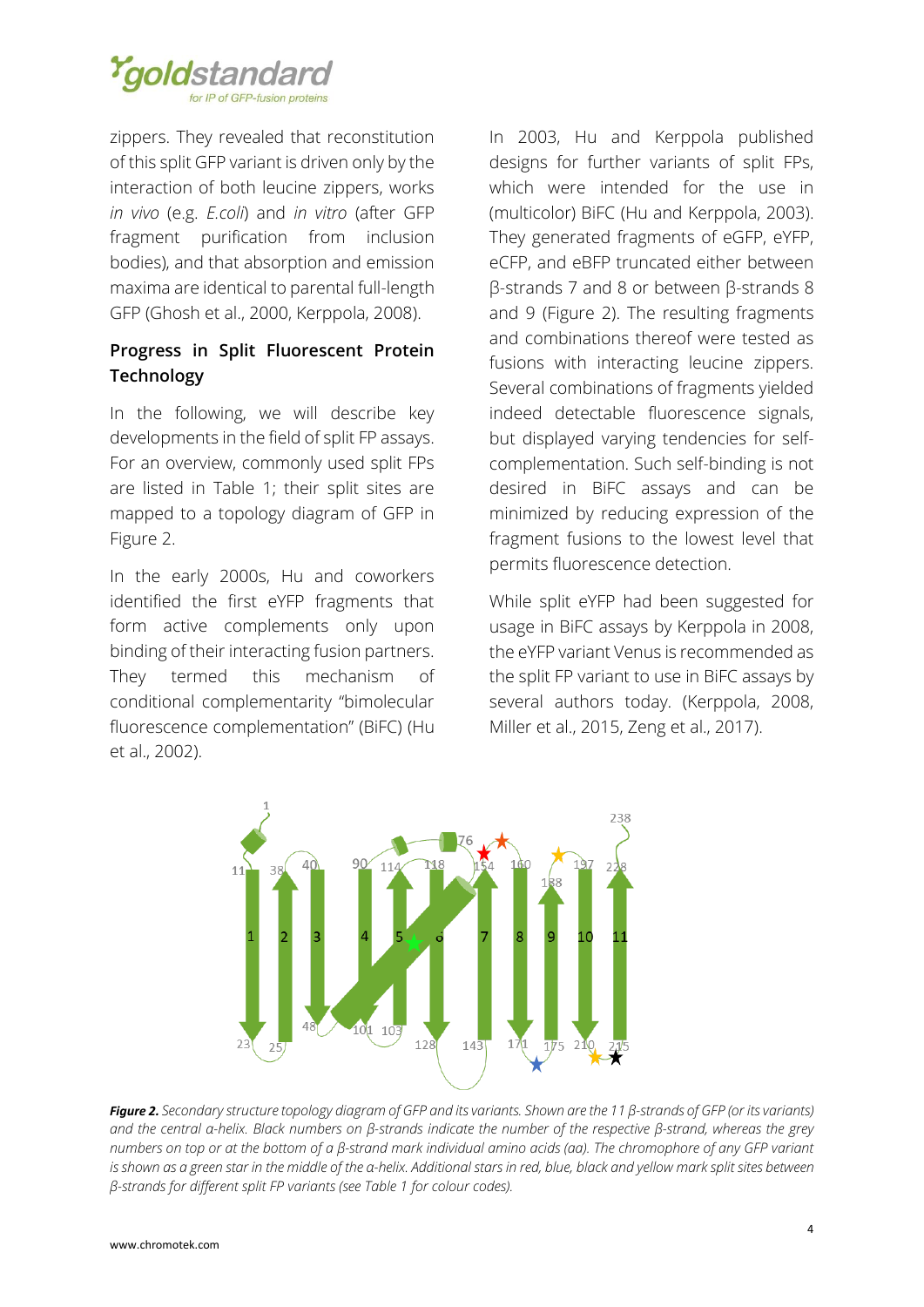

Table 1. Overview of selected split fluorescent proteins. Selection was based on estimated relevance of split FPs. Numbers after each split FP variant refer to respective β*strands included in fragments. Colored stars refer to split sites in [Figure 2.](#page-3-1)* 

| Split FP                                              | Split (sg100) GFP<br>$1 - 7/8 - 11$ $\times$          | <b>Tripartite Split GFP</b><br>$1-9/10/11$ $\lambda$                                                                                                   | Split eYFP*<br>$1 - 7/8 - 11$ $\star$                         | <b>Split Venus</b><br>$1-7/8-11$ $\star$                                 | Split eCFP*<br>$1-7/8-11$ $\star$ | Split mLumin<br>$1 - 7/8 - 11$ $\star$                        | Split (sf) GFP<br>$1-10/11$ ★                                                                  | Split mNG2<br>$1-10/11$                                   | Split sfCherry2<br>$1-10/11$                                 |
|-------------------------------------------------------|-------------------------------------------------------|--------------------------------------------------------------------------------------------------------------------------------------------------------|---------------------------------------------------------------|--------------------------------------------------------------------------|-----------------------------------|---------------------------------------------------------------|------------------------------------------------------------------------------------------------|-----------------------------------------------------------|--------------------------------------------------------------|
| N-term fragment<br>C-term fragment(s) GFP8-11         | GFP1-7                                                | GFP1-9<br>GFP10, GFP11                                                                                                                                 | eYFP1-7<br>eYFP8-11                                           | Venus1<br>Venus <sub>2</sub>                                             | eCFP1-7<br>eCFP8-11               | $mLumin1-7$<br>$mlumin8-11$                                   | GFP1-10 opt<br>GFP11 (M3)                                                                      | mNG2 1-10<br>mNG2 11                                      | sfCherry2 1-10<br>sfCherry2 11                               |
| <b>Based on:</b><br>Split FP Mutations: GFP1-7: F64L, | wtGFP                                                 | sfGFP<br>GFP1-9 opt: S2R, V16E, (no mutations)                                                                                                         | eYFP                                                          | eYFP -- > seYFP<br>--> Venus<br>(no mutations)                           | eCFP<br>(no                       | tagRFP<br>$mLumin1-7$ :                                       | sf GFP<br>GFP1-10 opt: N39I, mNG2 1-10:                                                        | mNeonGreen                                                | mCherry --><br>sfCherry<br>sfCherry2 1-10:                   |
|                                                       | S65C, Q80R, Y151L<br>GFP8-11:   167T,<br><b>K238N</b> | S28F, N39I, T43S, S99Y,<br>N149K, K158N, K166T<br>GFP10 (T10): L194D,<br>N198D, S205T, V206I,<br>P211L<br>GFP11 (S11): F223Y,<br>insertion: DAS231-233 |                                                               |                                                                          | mutations)                        | R67K, N143S<br>$mlumn8-11$ :<br>S158A, F174L,<br><b>H197R</b> | T105K, E111V,<br>1128T, K166T,<br>1167V, S205T<br>GFP11 (M3):<br>L221H, F223Y,<br><b>T225N</b> | K128M, S142T,<br>R150M, G172V<br>mNG2 11:<br><b>V228M</b> | E118Q, T128I<br>sfCherry2 11:<br>G219A                       |
| Split site(s) (aa)                                    | 157/158                                               | 193/194 and 212/213                                                                                                                                    | 154/155,<br>$(173/174)$ **                                    | 154/155                                                                  | 154/155<br>$(173/174)$ **         | 151/152                                                       | 214/215                                                                                        | 214/215                                                   | 207/208                                                      |
| Applications ***                                      | <b>BiFC</b>                                           | <b>TriFC</b>                                                                                                                                           | <b>BiFC</b>                                                   | BiFC, BiCAP                                                              | <b>BiFC</b>                       | <b>BiFC</b>                                                   | tation                                                                                         | tation                                                    | Self-complemen- Self-complemen-Self-complemen-<br>tation     |
| <b>Research tools</b><br>offered by<br>ChromoTek      | a-GFP V <sub>H</sub> H as<br>(predicted)              | a-GFP V <sub>H</sub> H<br>used in GFP-Trap as used in GFP-Trap<br>(e.g. Foglieni et al<br>2017)                                                        | a-GFP V <sub>H</sub> H<br>as used in GFP-<br>Trap (predicted) | $a$ -GFP $V_HH$ as<br>used in GFP-Trap<br>(e.g. Trevelyan et<br>al 2019) | none ****                         | $a$ -RFP $V_HH$ as<br>used in RFP-<br>Tra p<br>(predicted)    | a-GFP $V_HH$ as<br>used in GFP-Trap $V_HH$ as used in<br>(e.g. Leonetti et<br>al 2016)         | a-mNeonGreen<br>mNeonGreen-<br>Trap (predicted)           | a-RFP V <sub>H</sub> H as<br>used in RFP-Trap<br>(predicted) |
| $Ex/Em$ (nm)                                          | 485/510                                               | 485/510                                                                                                                                                | 500/535                                                       | 500/530                                                                  | 436/470                           | 587/621                                                       | 485/510                                                                                        | 500/520                                                   | 590/610                                                      |
| Reference                                             | Ghosh et al 2000                                      | Cabantous et al 2013                                                                                                                                   | Hu et al 2002,<br>Hu et al 2003                               | Trevelyan et al.<br>2019                                                 | Hu et al 2003                     | Miller et al<br>2015                                          | Cabantous et al<br>2005                                                                        | Feng et al 2017                                           | Kamiyama et al<br>2016, Feng et al<br>2017                   |
| Origin                                                | Aequorea victoria                                     | Aeguorea victoria                                                                                                                                      |                                                               | Aequorea victoria Aequorea victoria                                      | Aequorea<br>victoria              | Entacmea<br>quadricolor                                       | Aequorea victoria                                                                              | <b>Branchiostoma</b><br>lanceolatum                       | Discosoma sp.                                                |

<span id="page-4-0"></span>\*Split eYFP and split eCFP show poor maturation rates at 37°C (Miller et al., 2015); \*\*This split site is functional, but site 154/155 is recommended, generally; \*\*\*Only successfully tested applications are listed (not exhaustive); \*\*\*\*Only weak binding of GFP-Trap due to N146I mutation in eCFP (Rothbauer et al., 2008);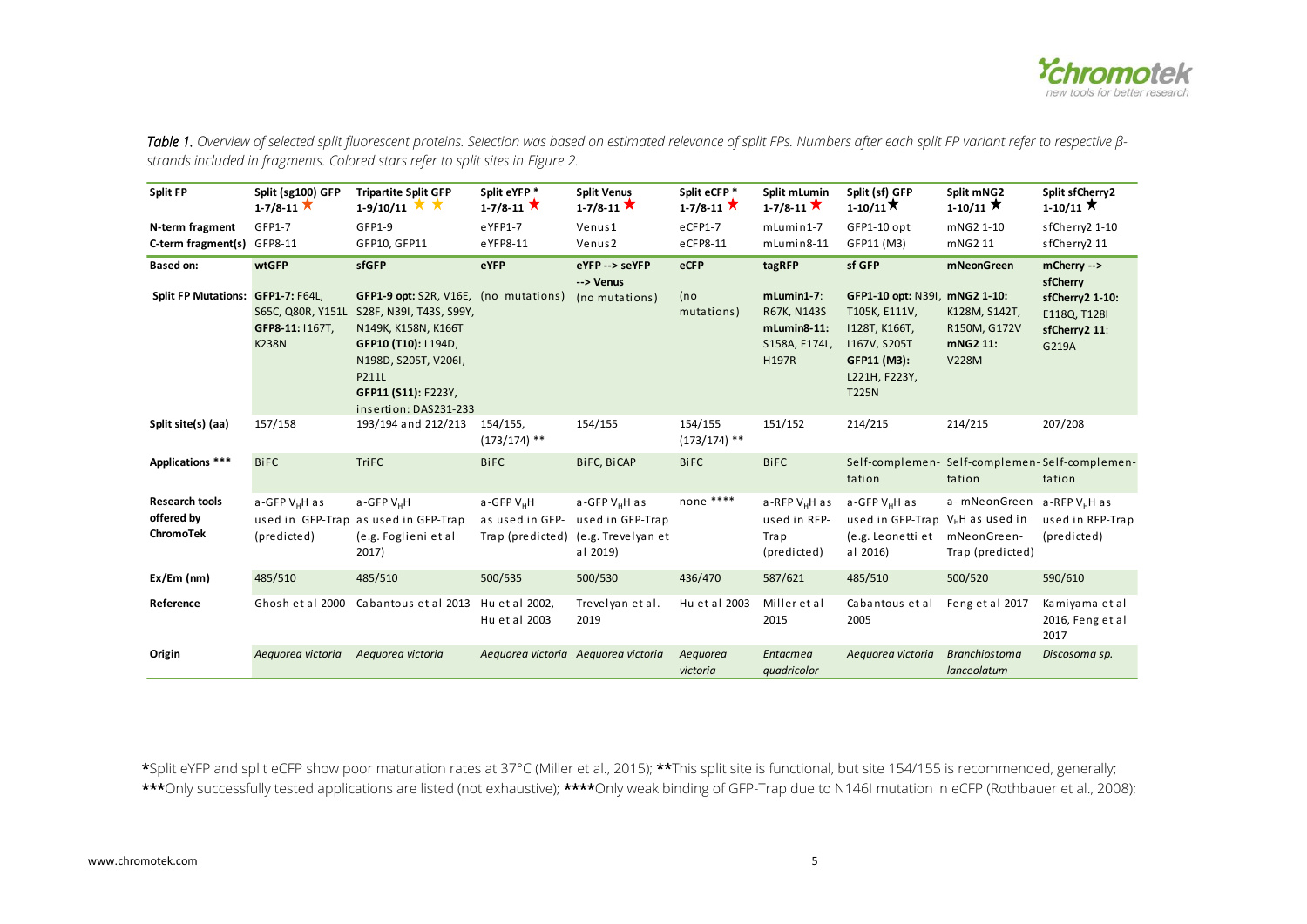

In 2005, the Waldo laboratory developed a split GFP variant optimized for selfassociation of its fragments and minimal fusion partner disturbance. This split FP system is not intended to be applied to PPI studies, but to high-throughput solubility screens of libraries of protein mutants. In contrast to the split GFP variants of Ghosh or Hu, Cabantous' split variant was based on superfolder (sf) GFP, which was truncated between β-strand 10 and 11. Nand C-terminal fragments both were mutated to optimize their suitability for fluorescence complementation and to reach high solubility (Cabantous et al., 2005).

A few years later, the Waldo laboratory described an entirely new interaction assay based on tripartite split GFP (referred to as tripartite fluorescence complementation, TriFC) (Cabantous et al., 2013). In TriFc, three fragments are created by the double dissection of GFP between β-strands 9 and 10, and between β-strands 10 and 11, respectively. The advantage of TriFC over BiFC consists in the small size of the resultings tags, GFP10 (19 aa) and GFP11 (21 aa), which can be complemented by GFP1-9. GFP10 and GFP11 are also called T10 and S11 and are optimized for Nterminal tagging of a fusion partner. It was shown that fluorescence complementation only occurs upon interaction of the fusion partners of GFP10 and GFP11, rendering TriFC a promising tool to study PPIs *in vitro* and *in vivo*. In addition to PPI studies, TriFC allows the screening of libraries of interacting proteins or of libraries of small compounds inhibiting PPIs.

To diversify the range of colors of split FPs, additional variants based on yellow-green mNeonGreen2 or red sfCherry2 were introduced by Feng and coworkers (Feng et al., 2017). Using these variants, the authors created two-color or super-resolution images of endogenous proteins. Red, farred and near-infrared split FPs have been the focus of further research efforts. However, the current red fluorescent protein (RFP) variants, split mCherry and split mRFP1 (Q66T), are functional only at relatively low temperatures (<30°C).

In the far-red range, two mutants of mKate, mLumin (Ex: 587 nm/Em: 621 nm, [Table 1\)](#page-4-0) and Neptune (Ex: 600 nm/Em: 650 nm) seem to be suitable for BiFC assays also at 37°C. Even longer excitation maxima (690 nm) can be targeted with the nearinfrared FP iRFP, a bacterial phytochrome unrelated to the FPs discussed so far, which was successfully tested in BiFC assays (Miller et al., 2015).

It would exceed the scope of this whitepaper to describe all the recent advances in the field of split fluorescent proteins. Notwithstanding, we will describe some specific applications in more detail in the applications part below.

## **Assay Types Based on Split FP Variants**

As already mentioned, the split FP variants discussed above can be applied to three basic assay types, FP selfcomplementation, bimolecular complementation and tripartite FP complementation. Here, we will summarise the basic characteristics of these assay classes:

FP self-complementation assays use FP fragments that self-associate independently of any fusion partner [\(Figure 3A](#page-6-0)).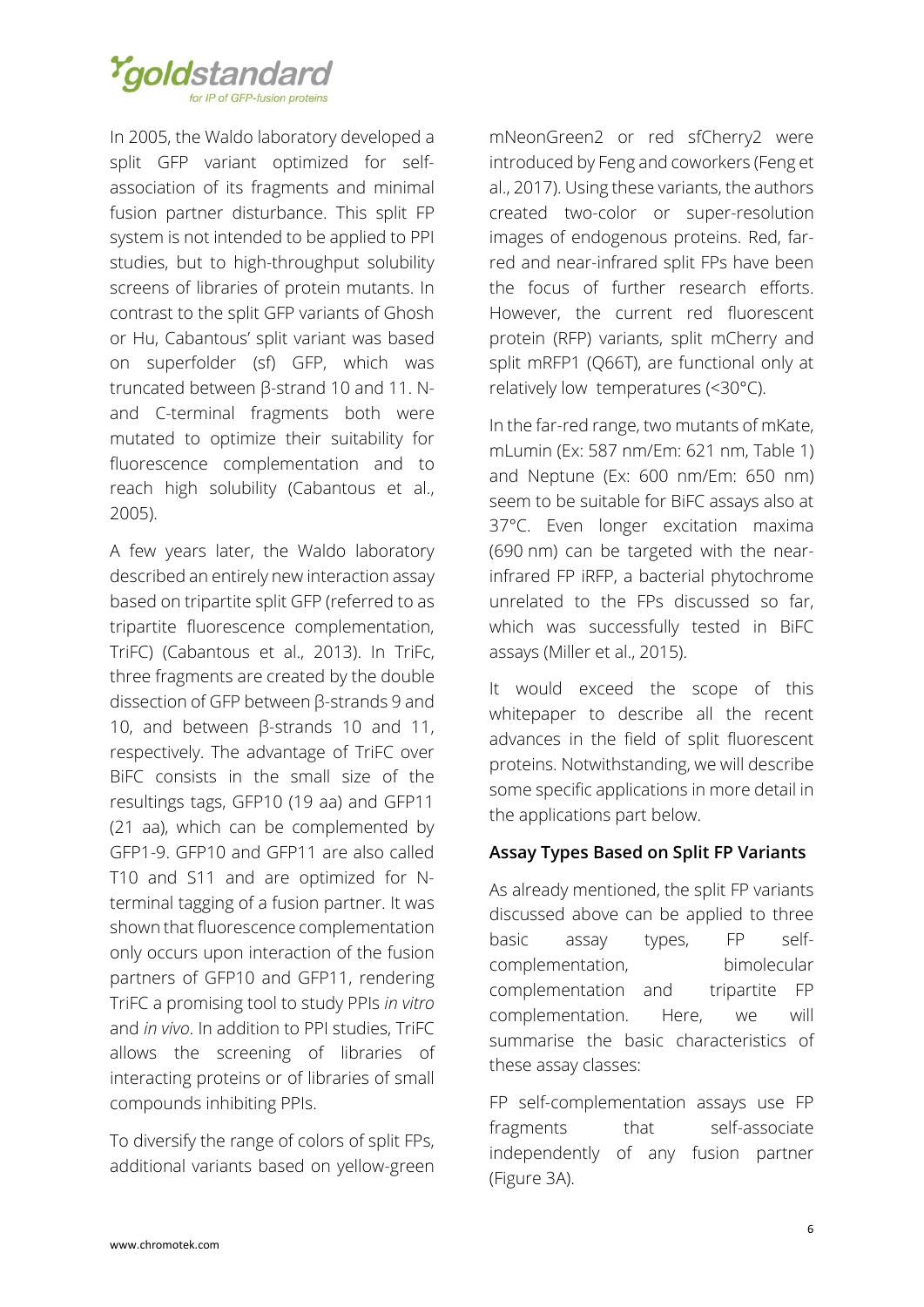



<span id="page-6-0"></span>**Figure 3.** Schematic representation of fluorescent protein complementation assays. FN is the N-terminal and FC<sub>1/2</sub> the C*terminal fragment(s) of a fluorescent protein (FP). X and Y are interacting proteins fused to fragments of a FP. A: Fluorescent protein self-complementation, B: Bimolecular fluorescent complementation (BiFC), C: Tripartite fluorescent complementation (TriFC).*

C-terminal fragments of FPs used in selfcomplementation assays are generally smaller than those used in BiFC. The main aim of self-complementation assays is to study a single POI, e.g. its expression level, and not its interaction network.

The principle of bimolecular fluorescent protein complementation (BiFC) is shown in [Figure 3B](#page-6-0). A fluorescent protein (FP) is split into two parts, FN and FC, both fused to interacting proteins X and Y. Ideally, the FP complementation is driven only by the interaction of both fusion proteins. In such an optimal case, X and Y bind to each other and thus bring their FP fragments into proximity. Consequently, fragment reconstitution occurs quite fast and is virtually irreversible. Eventually, the fluorophore forms via maturation and gives rise to a fluorescence signal (Foglieni et al., 2017, Kerppola, 2008). The main aim of BiFC is the analysis of protein-protein interactions *in vivo*.

Tripartite fluorescent protein complementation (TriFC, [Figure 3C](#page-6-0)) requires the splitting of an FP into three parts (FN, FC<sub>1</sub> and FC<sub>2</sub>). Both interacting proteins (X, Y) are tagged with one of the small C-terminal fragment tags,  $FC_1$  or  $FC_2$ (~20 aa) (Cabantous et al., 2013). Small tags can be advantageous for some target proteins as they are expected to exercize minimal influence on the tagged protein. As in BiFC, the initial binding event occurs

between the fusion proteins. Subsequently, the C-terminal fragments  $(FC<sub>1</sub>$  and  $FC<sub>2</sub>)$  associate, but will only emit fluorescence upon binding of the third fragment, the N-terminal FN, which reconstitutes the full FP.

By using BiFC or TriFC, PPIs can be visualized in cells or *in vitro*. For both assays, minimal background fluorescence of the FP fragments in the absence of interacting fusion partners is essential, which translates to a minimum in selfassociation.

All three assay formats have in common that the reconstitution of FP fragments is virtually irreversible. For BiFC and TriFC assays, this means that even weak or transient protein interactions can be detected (Cabantous et al., 2013, Foglieni et al., 2017, Kerppola, 2008).

## **Combining split FP with VHH Technology**

Split FPs enable the visualization of PPIs, which can then be validated using biochemical methods, e.g. (co-) immunoprecipitation using FP-binding antibodies. In recent years, a remarkable class of single-domain antibodies called V<sub>H</sub>Hs (or nanobodies) has emerged as an ideal tool for immunoprecipitation and other biochemical assays.  $V_H$ Hs constitute the heavy chain variable domain derived from camelid heavy chain-only antibodies and are among the smallest known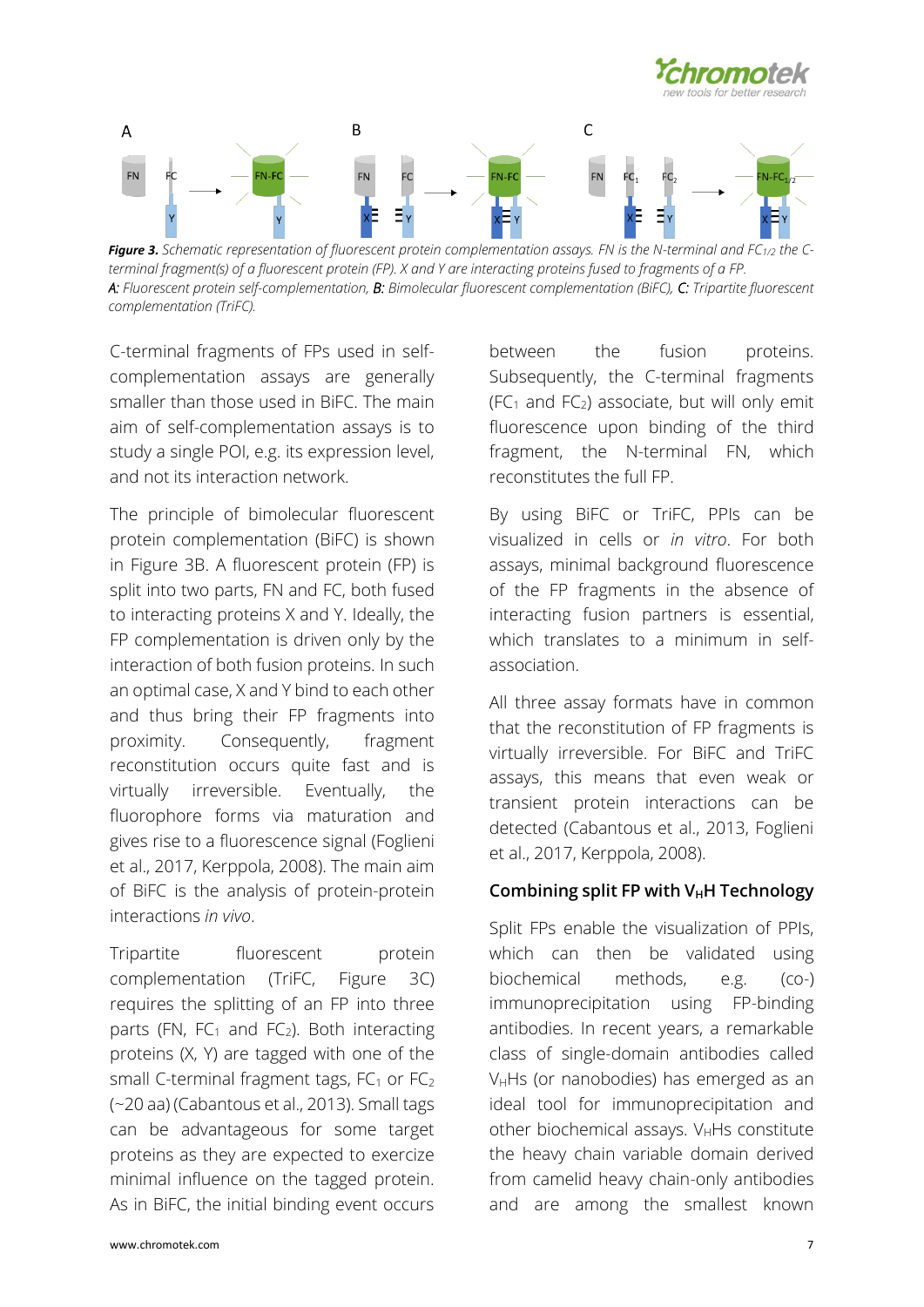

functional antibody fragments (13-15 kDa). Like conventional antibodies,  $V_H$ Hs bind to their cognate antigen with high affinity, i.e. with dissociation constants  $(K_D)$  in the nanomolar to low picomolar range. Unlike most conventional antibodies, however, VHHs tend to be extremely stable and remain functional at high temperatures and under harsh chemical conditions (van der Linden et al., 1999, Dumoulin et al., 2002, Muyldermans, 2013).

Of special interest is ChromoTek's GFP-Trap, which comprises an anti-GFP  $V_HH$ immobilized to agarose-beads for onestep immunoprecipitation. The ChromoTek GFP-Trap binds to full-length GFP and GFP derivatives like eGFP, sfGFP, eYFP, Venus, CFP (less so eCFP) or BFP with very high affinity (dissociation constant *K<sup>D</sup>* of 1 pM<sup>1</sup>). In the context of split GFP or its variants, it captures only fully reconstituted GFP, but not its fragments, which enables the combination of BiFC with immunoprecipitation (see below).

# **Case studies of the application of ChromoTek's GFP-Trap to split FP experiments**

ChromoTek's GFP-Trap has been cited in more than 1800 publications for the use in immunoprecipitation, a number of which also refer to split FPs. In the following, we will present five case studies, in which ChromoTek's GFP-Trap was used together with split FPs. Common to these five studies is that each add an innovative approach to the field of split FPs, emphasizing how this field is still evolving.

# Foglieni et al. 2017 – an example for TriFC

Foglieni and coworkers employed split GFP to structurally characterize and quantify functional biomolecular interactions in the context of neurodegeneration (frontotemporal dementia (FTD)) (Foglieni et al., 2017). The investigation of how, when, and where certain proteins (self-) interact to form possibly toxic aggregates is crucial to better understand neurodegeneration. As model proteins, they used Tau and TAR-DNA-binding protein (TDP-43), which are both associated with FTD.

By using TriFC, they showed that the trimolecular complex of GFP10-TDP-43, GFP11-TDP43 and GFP1-9 reflects the subcellular localization of nuclear TDP-43 assemblies. They also successfully stained post-fixed cells, co-transfected with GFP10-TDP-43 and GFP11-TDP-43, by the simple addition of recombinantly produced GFP1-9. This experiment confirmed that TDP-43 self-assembly occurs independently of the presence of GFP1-9.

Using the ChromoTek GFP-Trap Magnetic Agarose (gtma), they validated these protein-protein interactions biochemically. Lysates of HEK293 cells, co-transfected with GFP10-HA-TDP-43, GFP11-β1-TDP-43 and GFP1-9, were analyzed by immunoprecipitation and Western Blot (IP/WB). Again, they observed interaction between the two TDP-43 constructs in the presence of GFP1-9. If any of the three components was missing, no protein was precipitated, which underlines the

**.** 

<sup>1</sup> Kinetic parameters of the GFP-Trap have been determined using Dynamic Biosensors' switchSENSE® technology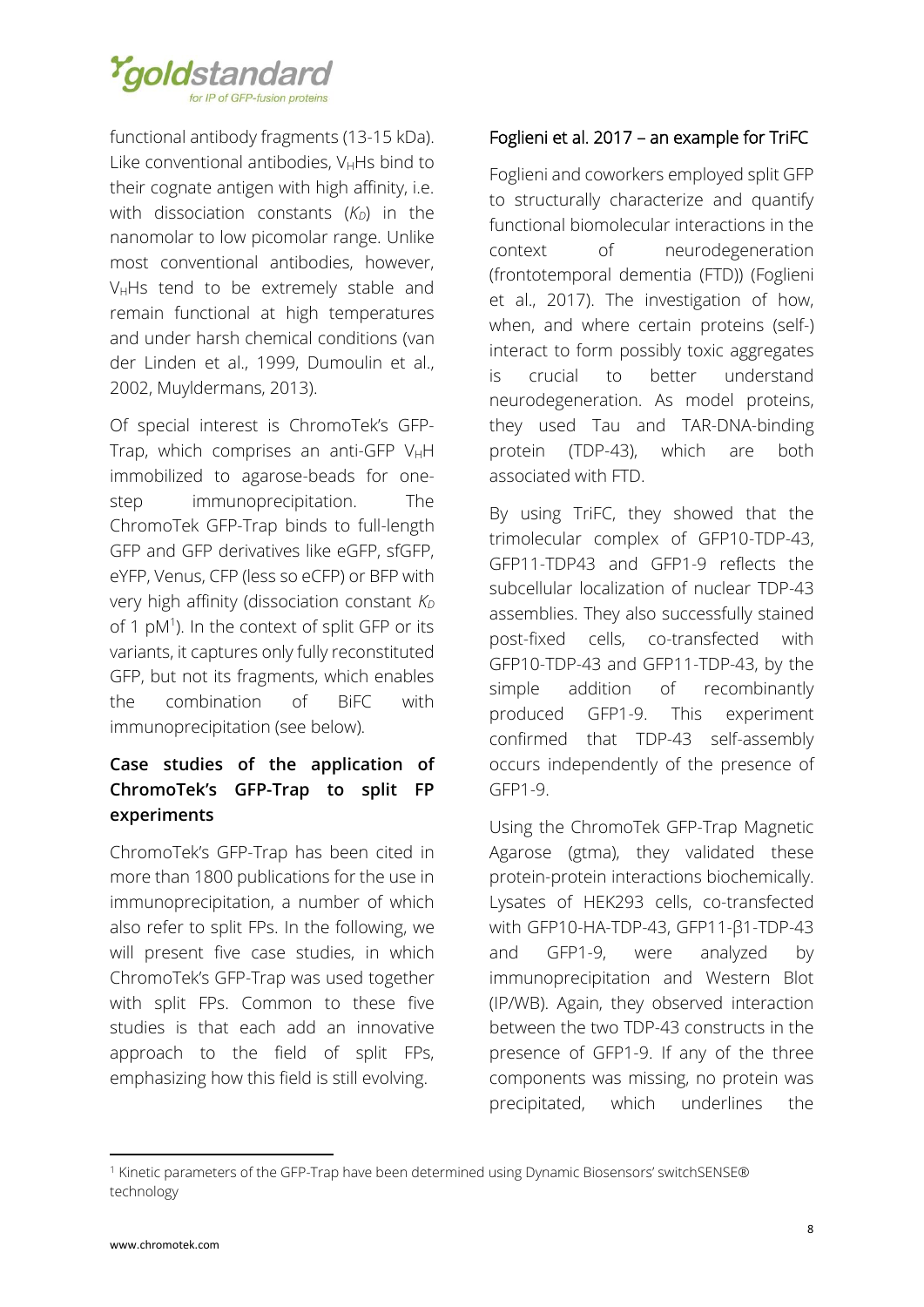

specificity of the ChromoTek GFP-Trap for the fully reconstituted split GFP.

# Leonetti et al. 2016 – an example for selfcomplementation

Leonetti and colleagues combined CRISPR/CAS9 and split GFP technology (GFP1-10 & GFP11) to tag endogenous human genes (Leonetti et al., 2016). They used HEK293T cells stably expressing GFP1-10 as a parental cell line. Using CRISPR/CAS9 technology, they generated 48 cell lines by fusing GFP11 to different endogenous model proteins, representing various subcellular locations such as the cytoskeleton, endoplasmic reticulum, nucleus, or endosomes.

Crucially, the small size of the 16-aa GFP11 tag enabled the authors to transduce the parental cell line with single-guide RNA/CAS9 ribonucleoprotein complexes. In 30 of 48 cases, the resulting fluorescence signal was sufficiently high to be detected by flow cytometry analysis. In additional cases, successful albeit low expression of GFP11-tagged protein was observed using confocal microscopy. The overall knock-in efficiency (i.e. the fraction of green fluorescent cells) was determined to be approximately 36% using flow cytometry. The fluorescence signal could be increased using repeats of GFP-11 tags owing to a higher number of selfcomplemented GFP molecules. In addition, GFP self-complementation allowed the correlation of the GFP signal to protein expression levels by ribosome profiling.

In a next step, Leonetti et al. illustrated the benefit of their GFP1-10/GFP-11 complementation approach for the analysis of native, endogenous networks. Using the ChromoTek GFP-Trap Agarose (gta), they isolated four native, wellestablished multiprotein complexes, namely cohesin, SEC61 translocon, clathrin, and SPOTS sphingolipid synthesis complex. For each complex, a single subunit had been tagged using GFP11 and was used as bait-protein for the immunoprecipitation using ChromoTek GFP-Trap. Western blot analysis confirmed the presence of the bait as well as of its expected interactions partners.

Moreover, they modified this strategy to enable the specific and non-denaturing release of captured proteins from the ChromoTek GFP-Trap. Non-denaturing elution is desired for subsequent activity assays or structural studies, for example. To this end, they included a TEV protease cleavage site between the GFP11 tag and the POI. Thus, captured target protein was eluted using on-resin TEV protease cleavage, which yielded protein of high purity – despite the low abundance of the endogenous proteins in question. This example underlines the unusually high affinity of the ChromoTek GFP-Trap, which results in very efficient pulldown experiments even for proteins of low expression.

# Croucher et al. 2016 – combining BiFC with immunoprecipitation (BiCAP)

Croucher and coworkers introduced a new method, which they dubbed bimolecular complementation affinity purification (BiCAP). They combined conformationspecific nanobodies with a proteinfragment complementation assay and affinity purification (Croucher et al., 2016). Traditionally, affinity purification coupled with tandem mass spectrometry (AP-MS/MS) is used to isolate a single bait protein and its interaction partners. In contrast, BiCAP facilitates the specific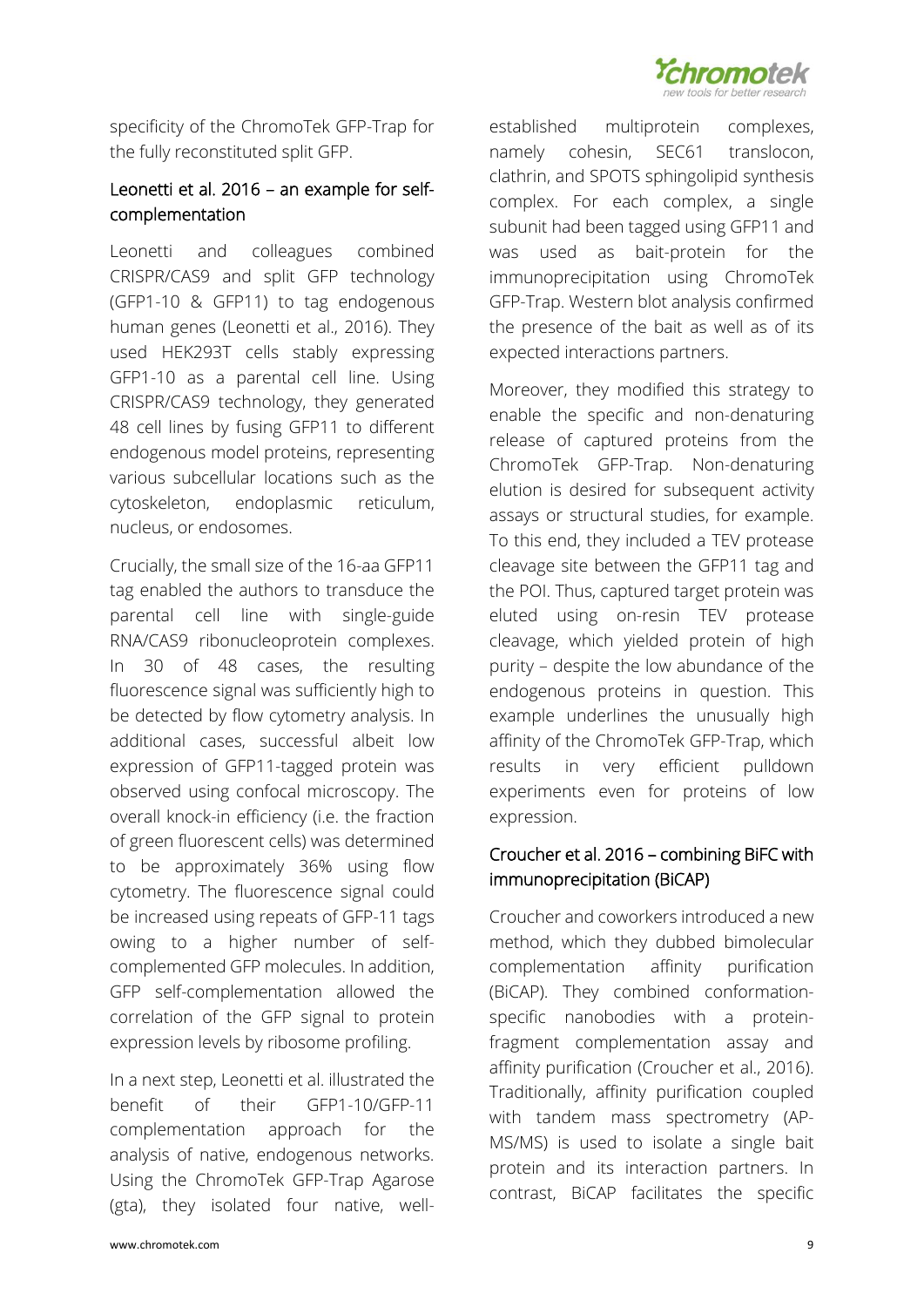

isolation and characterization of the interactome of a binary protein complex. In their report, the interactome of ERBB2 (also known as Her2), a member of the family of epidermal growth factors (EGFR), was characterized either in the form of a homo- or a heterodimer (with EGFR or ERBB3). The ERBB2 gene is amplified in many breast cancer cells, and ERBB2 dimers are targeted by several therapeutic agents.

The authors used split Venus (a variant of GFP) and specifically selected the ChromoTek GFP-Trap for immunoprecipitation analysis, as the GFP-Trap captures only reconstituted Venus, i.e. the ERBB2 homo-/heterodimers. MS analysis of BiCAP-isolated receptor dimers revealed a core interactome of ten protein for the three dimer pairs (ERBB2/ERBB2, ERBB2/EGFR, ERBB2/ERBB3), but identified also a set of proteins distinct to each dimer. Thus, the BiCAP approach in combination with the ChromoTek GFP-Trap provides a powerful method for the analysis of interactomes.

# Trevelyan et al. 2019 – another example of BiCAP

Trevelyan et al. (Trevelyan et al., 2019) applied the BiCAP approach and split Venus to apoptosis signal-regulating kinases (ASK1-3), which are activators of the P38 and JNK MAP kinase pathways. ASK1, for example, is associated with melanoma, gastric cancers, or nonalcoholic steatohepatitis (NASH). Several inhibitors of ASK1 are the object of clinical trials. The kinases ASK1-3 form oligomeric complexes called ASK signalosomes, a process, which is not fully understood yet.

Thus, Trevelyan and colleagues set out to further investigate the formation of these signalosomes.

In one of their experiments, they determined the stoichiometry of the complex comprising ASK1 and ASK2. Using the ChromoTek GFP-Trap Agarose (gta), they immunoprecipitated two split Venus fusion proteins, ASK1-Venus1 and ASK1- Venus2, from HEK293T cells followed by mass spectrometry analysis. Although ASK1 was overexpressed, the abundance of ASK2 was 75% of ASK1, which indicates a selective incorporation of near-equal ratios of ASK1 and ASK2. In addition, other proteins assumed to interact with ASK1 were identified, too (e.g., ASK3 or several members of the ubiquitin ligase family). As for Croucher et al., the key to this experiment was the use of the ChromoTek GFP-Trap, which only binds to reconstituted Venus protein and not to Venus1 or Venus2 fragments, facilitating interactome studies of ASK1 dimers only.

# Dáder et al. 2019

Using the split GFP system GFP1-10/11, Dáder and coworkers (Dáder et al., 2019) have conducted immunoprecipitation experiments with *Aradopsis thaliana* and a plant virus protein. In this specific case, P6 protein, also termed transactivatorviroplasmin (TAV), a key player in the viral replication cycle from *Cauliflower mosaic virus* was used (CaMV). As CaMV is a plant virus with a small circular DNA genome of 8 kb that does not tolerate genome insertions longer than a few hundred nucleotides, tagging of P6 with the 16 amino acid GFP fragment GFP11 (termed 11P6) was key to facilitate these studies.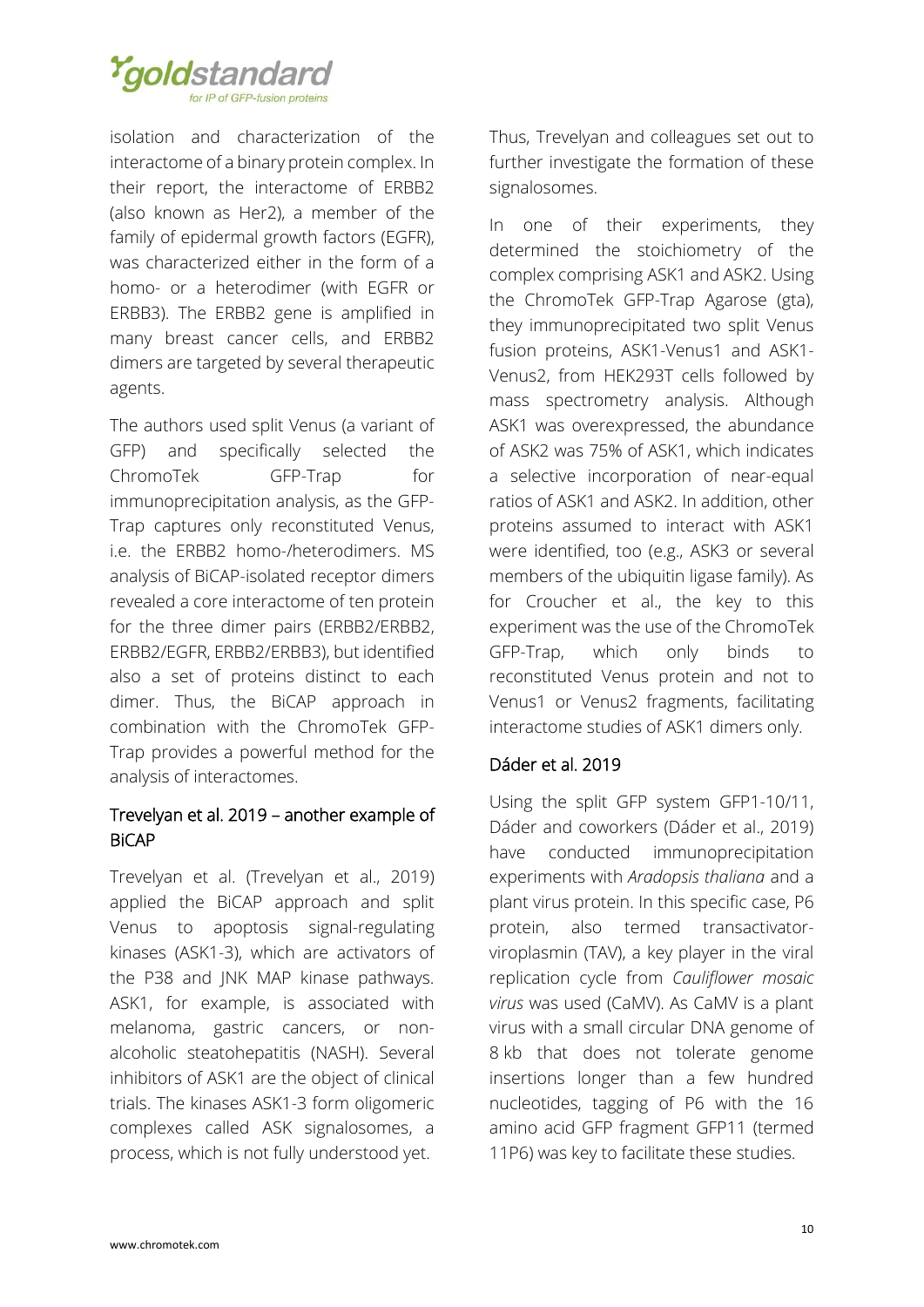

GFP1-10 transgenic *Aradopsis thaliana GFP1-10* was infected with CaMV<sub>11P6</sub>. Plants developed typical mosaic, yellowing and stunting symptoms like control plants inoculated with CaMV<sub>wt</sub>, however, a little time-delayed. GFP reconstitution of CaMV11P6-infected *A*. *thaliana GFP1-10*  plants was successfully confirmed by whole plant imaging with a fluorescence scanner.

Cell lysates prepared from healthy and CaMV11P6-infected *A*. *thaliana GFP1-10*  leaves were subjected to immunoprecipitation using the ChromoTek GFP-Trap Magnetic Agarose (gtma). Subsequent SDS-PAGE and Western blot analysis showed that 11P6 was indeed captured by the ChromoTek GFP-Trap, indicating affinity-purification of 11P6 as part of the reconstituted split GFP complex.

## **Conclusion**

Split fluorescent protein complementation assays are broadly applicable to the visualization of target proteins or proteinprotein interactions within their cellular setting, to the screening of libraries, or to cell sorting. In conjunction with other biochemical methods (e.g. immunoprecipitation and mass spectrometry) they are very powerful orthogonal validation methods.

As underlined by our small selection of case studies (Foglieni et al., 2017, Leonetti et al., 2016, Trevelyan et al., 2019, Dáder et al., 2019, Croucher et al., 2016), V $H$ -based reagents such as the ChromoTek GFP-Trap are highly valuable tools in split FP assays. For example, in a bimolecular complementation and affinity purification assay (BiCAP), it was shown by Croucher et al. and Trevelyan et al. that the ChromoTek

GFP-Trap exclusively binds to the reconstituted form of the split GFP variant Venus. This binding mechanism is predicted to hold true for other split GFP variants with similar split sites.

While there are no data available yet for non-GFP-derived split fluorescent proteins such as mNeonGreen2, sfCherry2 or mLumin, other ChromoTek NanoTraps, e.g. mNeonGreen-Trap or RFP-Trap, may also bind their reconstituted target FP and thus further facilitate biochemical experiments. In addition to the use of ChromoTek's Nano-Traps, other  $V_HH$ formats might be applicable to split FP assays. For instance, one could envisage the use of unconjugated ChromoTek a-FP  $V_HH$  in sandwich immunoassays or of the ChromoTek [Nano-Boosters](https://www.chromotek.com/products/detail/product-detail/nano-boosters-nano-labels/) in immunofluorescence experiments with split FP variants.

# **References**

- CABANTOUS, S., NGUYEN, H. B., PEDELACQ, J.-D., KORAÏCHI, F., CHAUDHARY, A., GANGULY, K., LOCKARD, M. A., FAVRE, G., TERWILLIGER, T. C. & WALDO, G. S. 2013. A new protein-protein interaction sensor based on tripartite split-GFP association. *Scientific reports,* 3, 2854-2854.
- CABANTOUS, S., TERWILLIGER, T. C. & WALDO, G. S. 2005. Protein tagging and detection with engineered self-assembling fragments of green fluorescent protein. *Nat Biotechnol,* 23, 102-7.
- CROUCHER, D. R., ICONOMOU, M., HASTINGS, J. F., KENNEDY, S. P., HAN, J. Z., SHEARER, R. F., MCKENNA, J., WAN, A., LAU, J., APARICIO, S. & SAUNDERS, D. N. 2016. Bimolecular complementation affinity purification (BiCAP) reveals dimer-specific protein interactions for ERBB2 dimers. *Sci Signal,* 9, ra69.
- DÁDER, B., BURCKBUCHLER, M., MACIA, J.-L., ALCON, C., CURIE, C., GARGANI, D., ZHOU, J. S., NG, J. C. K., BRAULT, V. & DRUCKER, M. 2019. Split green fluorescent protein as a tool to study infection with a plant pathogen, Cauliflower mosaic virus. *PLOS ONE,* 14, e0213087.